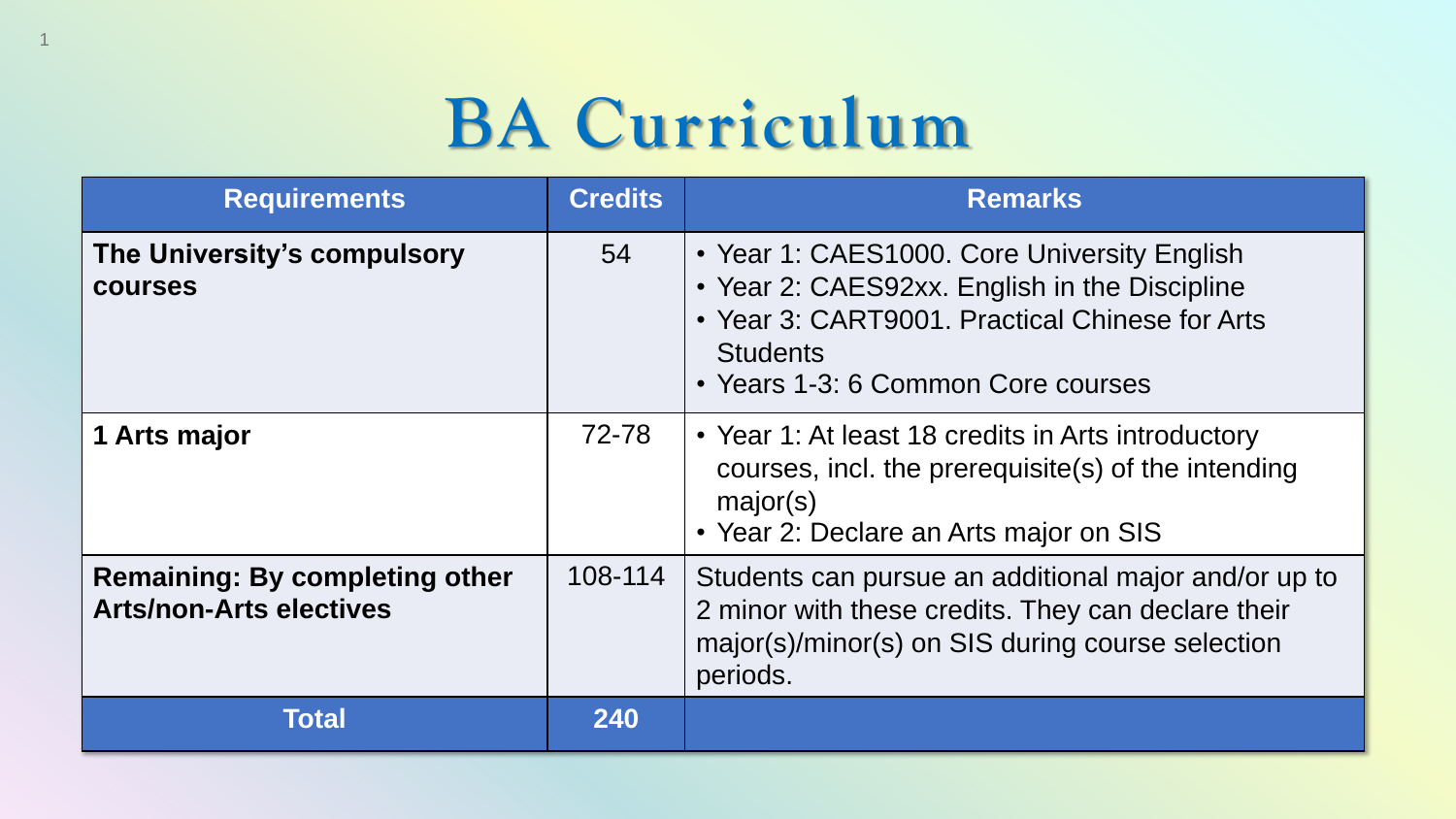### **Arts Majors and Minors**

| <b>Teaching Units and Programmes</b> | <b>Major</b> | <b>Minor</b> |
|--------------------------------------|--------------|--------------|
| <b>School of Chinese</b>             |              |              |
| <b>Chinese History and Culture</b>   | $\checkmark$ | $\checkmark$ |
| Chinese Language and Literature      | $\checkmark$ |              |
| <b>Hong Kong Studies</b>             | $\checkmark$ |              |
| Translation                          | $\checkmark$ | $\checkmark$ |
| <b>School of English</b>             |              |              |
| <b>English Studies</b>               | $\checkmark$ | $\checkmark$ |
| <b>School of Humanities</b>          |              |              |
| <b>Art History</b>                   | $\checkmark$ |              |
| <b>Comparative Literature</b>        | $\checkmark$ | ✓            |
| History                              | $\checkmark$ | $\checkmark$ |
| <b>Gender Studies</b>                | $\checkmark$ | ✓            |
| <b>General Linguistics</b>           | $\checkmark$ | ✓            |
| Music                                | $\checkmark$ |              |
| Philosophy                           | $\checkmark$ |              |
| <b>Centre of Buddhist Studies</b>    |              |              |
| <b>Buddhist Studies</b>              |              | ✓            |

| <b>Teaching Units and Programmes</b>           | <b>Major</b> | <b>Minor</b> |  |  |
|------------------------------------------------|--------------|--------------|--|--|
| <b>School of Modern Languages and Cultures</b> |              |              |  |  |
| <b>African Studies</b>                         |              | $\checkmark$ |  |  |
| <b>American Studies</b>                        | $\checkmark$ | $\checkmark$ |  |  |
| Arabic                                         |              | $\checkmark$ |  |  |
| China Studies (Arts Stream)                    | $\checkmark$ | $\checkmark$ |  |  |
| <b>European Studies</b>                        | $\checkmark$ | $\checkmark$ |  |  |
| French                                         | $\checkmark$ | $\checkmark$ |  |  |
| German                                         | $\checkmark$ | $\checkmark$ |  |  |
| <b>Global Creative Industries</b>              | $\checkmark$ | $\checkmark$ |  |  |
| Italian                                        | $\checkmark$ | $\checkmark$ |  |  |
| <b>Japanese Studies</b>                        | $\checkmark$ |              |  |  |
| Japanese Culture                               |              | $\checkmark$ |  |  |
| Japanese Language                              |              | $\checkmark$ |  |  |
| Korean Studies                                 | $\checkmark$ | $\checkmark$ |  |  |
| Portuguese                                     |              | $\checkmark$ |  |  |
| Spanish                                        | $\checkmark$ | ✓            |  |  |
| Swedish                                        |              | $\checkmark$ |  |  |
| Thai                                           |              | ✔            |  |  |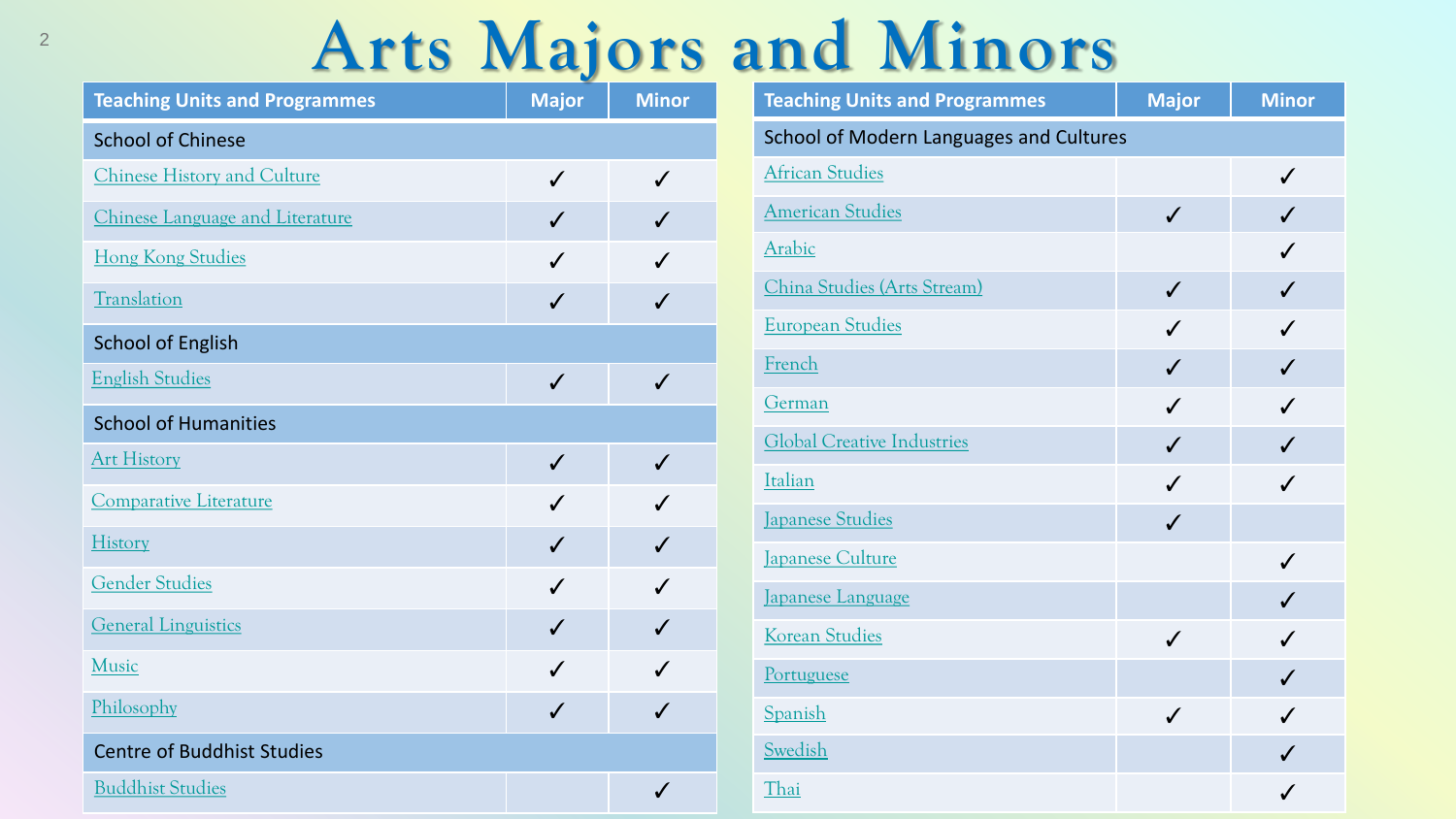# **Arts Major/Minor**

#### To fulfil an Arts major, in general



For the specific requirements, please refer to the "Structure of Majors and Minors" section of [Home > Current Students > Undergraduate > BA > Majors & Minors](http://arts.hku.hk/current-students/undergraduate/BA/majors-minors)

3